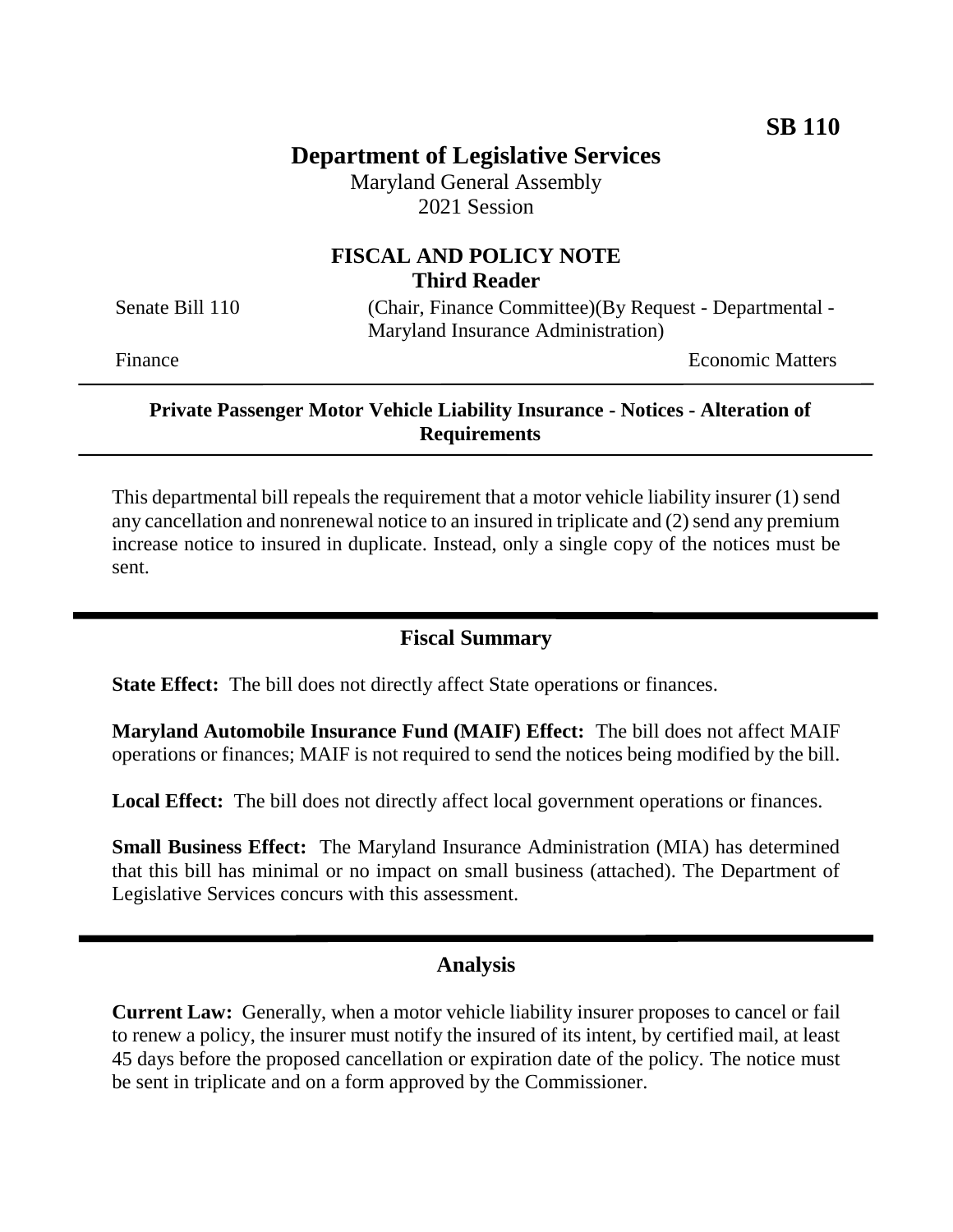Similarly, when a motor vehicle liability insurer proposes to increase the premium for a policy, the insurer must notify the insured of its intent, by first-class mail tracking method, at least 45 days before the effective date of proposed increase. The notice must be sent in duplicate and on a form approved by the Commissioner.

**Background:** MIA advises that the bill repeals antiquated requirements that were necessary for MIA's past complaint and protest processes. Before implementation of MIA's online complaint portal, an insured had to mail one or more of the original notices received to MIA in order to officially protest a policy nonrenewal, policy cancellation, or premium increase. Current practice allows an insured to protest by mailing the notice (or a copy of the notice) or by using the online complaint portal; therefore, it is no longer necessary for an insured to receive multiple copies of these notices from an insurer.

## **Additional Information**

**Prior Introductions:** None.

**Designated Cross File:** None.

**Information Source(s):** Maryland Insurance Administration; Department of Legislative **Services** 

**Fiscal Note History:** First Reader - January 7, 2021 rh/jc Third Reader - February 2, 2021

Analysis by: Richard L. Duncan Direct Inquiries to:

(410) 946-5510 (301) 970-5510